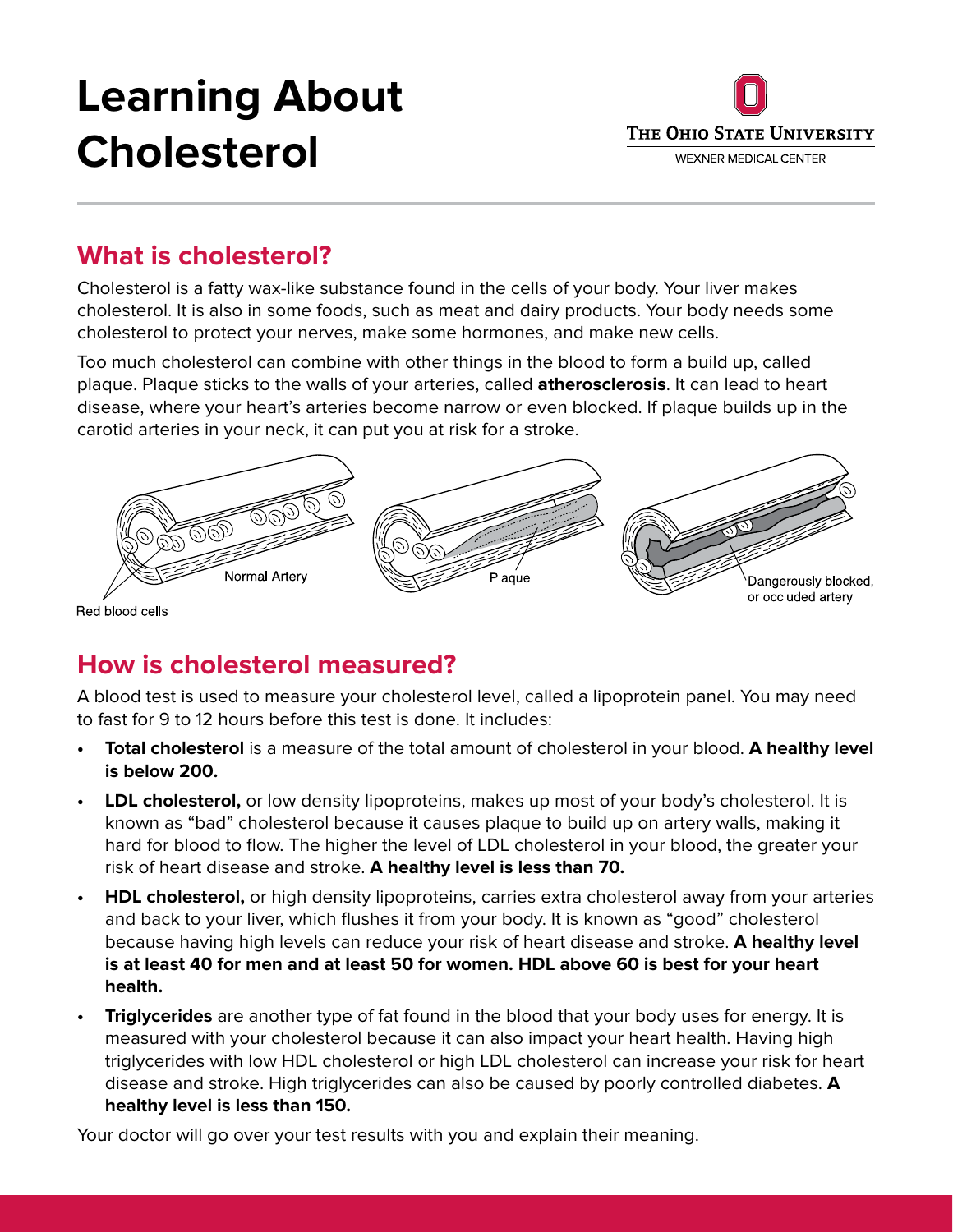## **Causes of high cholesterol**

#### **Family History**

High blood cholesterol tends to run in families. If you have a family history of premature death from heart disease, you are more at risk.

#### **Eating Habits**

Having high cholesterol can be caused by the foods you eat. Foods with large amounts of saturated and trans fats can raise your cholesterol levels, especially LDL cholesterol.

- Saturated fats come from high-fat animal products, such as fatty meats and high fat dairy products.
- Trans fats are partially hydrogenated oils and are found in some cookies, crackers, commercially baked goods (pies, biscuits, etc.) and many deep fried foods.

Eating many foods high in these saturated and trans fats is not healthy. Healthier fats are those from vegetable sources, such as olives, nuts, soybeans, corn, and safflowers.

#### **Not Being Active**

Not being physical activity can put you at risk because it lowers HDL (good) cholesterol.

#### **Smoking**

Smoking lowers HDL (good) cholesterol and raises LDL (bad) cholesterol.

#### **Other Health Conditions**

Other conditions, such as diabetes, hypothyroidism, and certain kidney diseases may cause high blood cholesterol.

Your doctor may not always be able to find a reason for your high cholesterol.

## **How to lower your cholesterol and triglycerides**

- Eat a heart healthy diet that is low in fat and cholesterol and high in fiber.
	- $\cdot$  Limit foods that contain high amounts of cholesterol, such as beef, pork, butter, cheese, egg yolks, and whole milk.
	- $\cdot$  Eat foods high in fiber, such as whole grains, beans, fruit, and vegetables. Fiber helps to block cholesterol and fats from being absorbed through the wall of your intestines and into your blood stream.
	- Bake, grill, or roast foods instead of frying them.
- Take your cholesterol lowering medicine as ordered by your doctor.
- Exercise at least 30 minutes a day, 5 days a week.
- Lose weight if you are overweight. Work to keep a normal body weight for your height.
- If you smoke, stop!
- Limit alcohol intake.